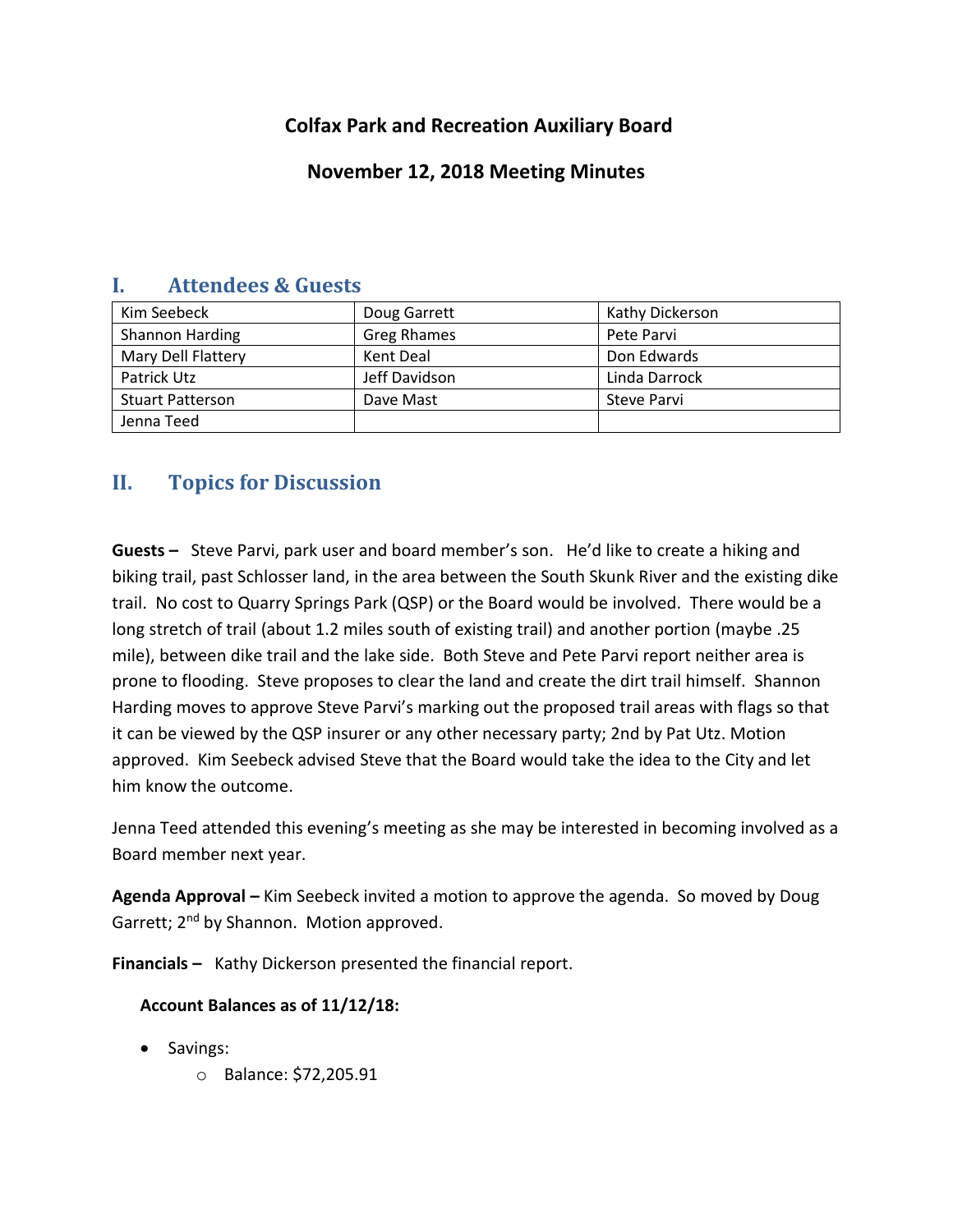- Checking:
	- o Balance: \$12,590.09
- Cash Accounts:
	- Petty Cash Archery: \$100.00
- Overall Total: \$84,898.00

Greg Rhames moved to approve the financials;  $2<sup>nd</sup>$  by Kent Deal. Motion approved.

**Approval of Minutes from October 10th Meeting –** Pete moved for approval; 2nd by Kathy. Motion approved.

### **Committee Reports**

● **Promotions Committee –** 2019 Duathlon "Paddle Skedaddle" Fundraiser: Mary Dell passed around a handout with T-shirt design ideas/color options and asked for preferences by Board. Two colors will be needed – one designated for participants and one for volunteers. Advertising will begin in December and the Committee will get the information out and onto the appropriate sites. Matt Scotton with Kinetic Edge met with the Committee at its last meeting, providing planning assistance for the event. Costs were projected and discussed, and event pricing was finalized. Mary Dell noted that lots of help will be needed on the day of the race. Posters need to be ordered employing the same t-shirt logo/design, and then that same design can be used in our other advertising. An Iowa Tourism Grant was applied for in an effort to off-set some of the costs associated. Kim further advised that she approached Bass Pro and asked for a \$1,000 sponsorship of the Duathlon. Discussion ensued. Ultimately, referring to the handout, Option B prevailed following a show of hands by the Board.

**Operations/Planning Committee** – Doug reported that all the Eagle Scout projects are now complete. There are presently no other projects to complete given the weather, other than picking up downed trees. Unfortunately, the painting of the interior of the block building was not completed due to the health problems suffered by Tony Edwards and his wife. Next, Doug advised the road going up to the east end is on hold until spring and will involve possible planning consideration of any beach created in that area. Note that Kevin Hartgers has turned water off for the season (Don't flush!). Doug reported that he's been dropping off the newest brochures at realtors' offices in Newton and other areas. Next, Doug advised the Board he spoke with Mindy, the manager at Kum n' Go, some time ago about the folks that park in their parking lot and walk down to fish – proposing that perhaps Kum & Go pay for an ADA-compliant ramp down that hill. It's being considered now, but it is not known when a decision might be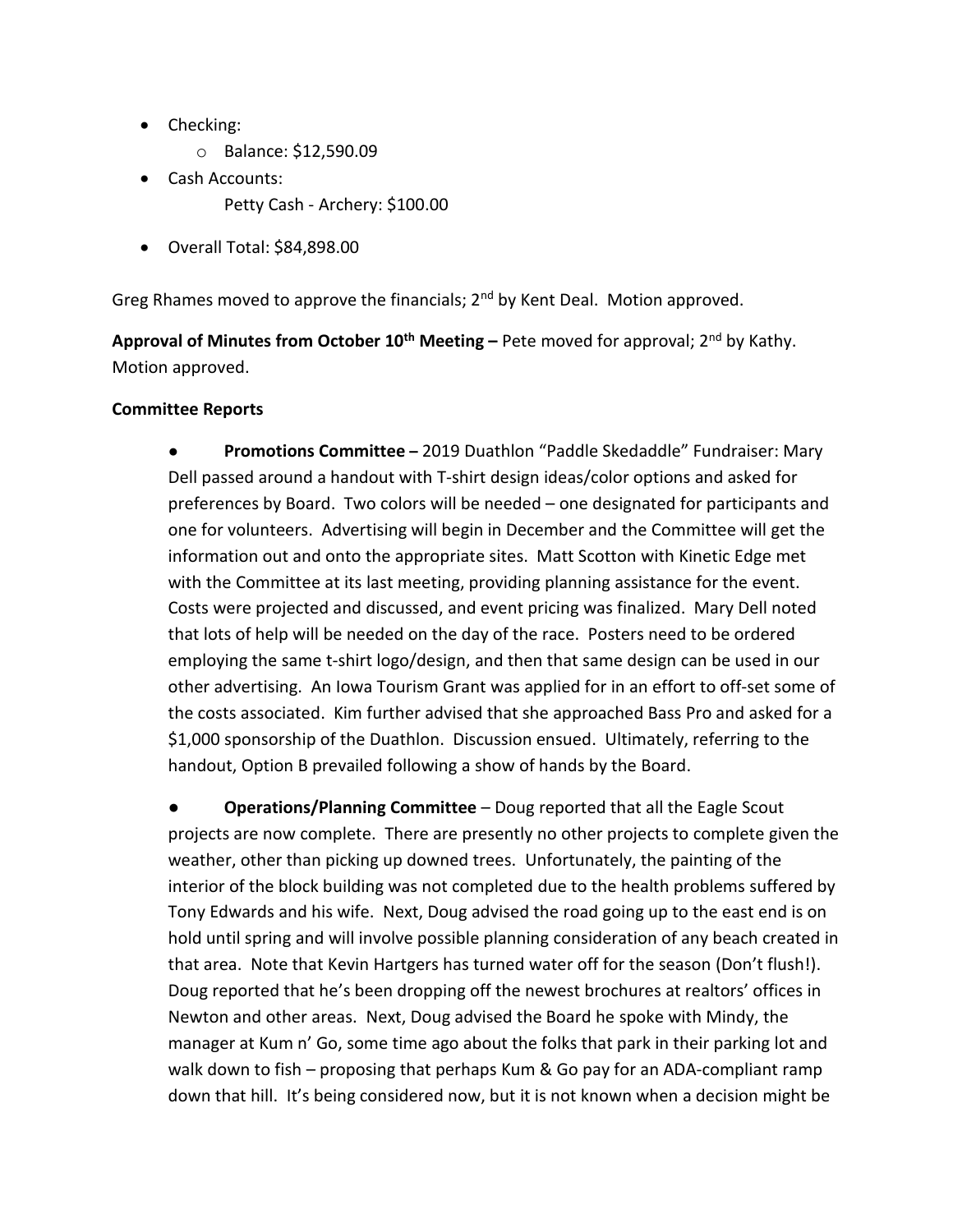forthcoming. Further, if that project were to happen, Doug indicated he may apply for the Iowa Foundation for Parks and Recreation Grant to cover our costs to then build a sidewalk off of any ADA ramp to a nearby pad with picnic tables. Lastly, Doug shared an update regarding the well condition: some folks came out Thursday and JD met with them because he (Doug) was attending Bob Rhone's father's services. JD wasn't in on Friday and today was a holiday so Doug hasn't had chance to catch up with JD. He'll email the Board with an update once he's spoken with JD. The Operations Committee does not have a meeting planned for December, but may schedule a workday if the weather permits.

Park Entrance Sign: Kim reported she and Brad Hagarty got together and she recently emailed the concepts for an entrance sign to the Board and asked for feedback. The tally and handout were passed and discussion ensued. Kim will get some more information regarding the metal entrance sign style depicted.

Opening & Closing of Park - Doug talked with Chief Summy and the Colfax Police Department would be willing to lock the park for us. Through the winter months we won't have people camping so that's not an issue in the winter. But come the spring, we can't have the police checking the camping registration stuff so we'll need to make arrangements to handle it. Notably, the City ordinance will now read that the park officially closes 30 minutes AFTER sunset. That's how it will read as far as ticket-writing. Brad Hagarty suggested during the last Board meeting that the gate be left unlocked. Discussion ensued – the Board concluded it wants the park locked every night. Shannon is concerned about liability issues also if the park were to be left unlocked. Finally, a brief discussion was had regarding lighting up the logo that's been painted on the side of the office.

● **University of Iowa Student Presentation/Red Bridge** – Jeff Davidson advised the U of I students will be ready to present their report at the December meeting. The meeting will begin at 6 p.m. and the public will be encouraged to attend. Kim advised it will likely be the only item on the agenda. Following the presentation, there will be an opportunity to ask questions. Jeff further advised the Board would be given an electronic version of the students' final report. Doug noted the December meeting can occur in the sanctuary where a large screen can be used during the presentation.

#### **Old Business**

*Status of Well Condition* – see Operations/Planning Committee Update above.